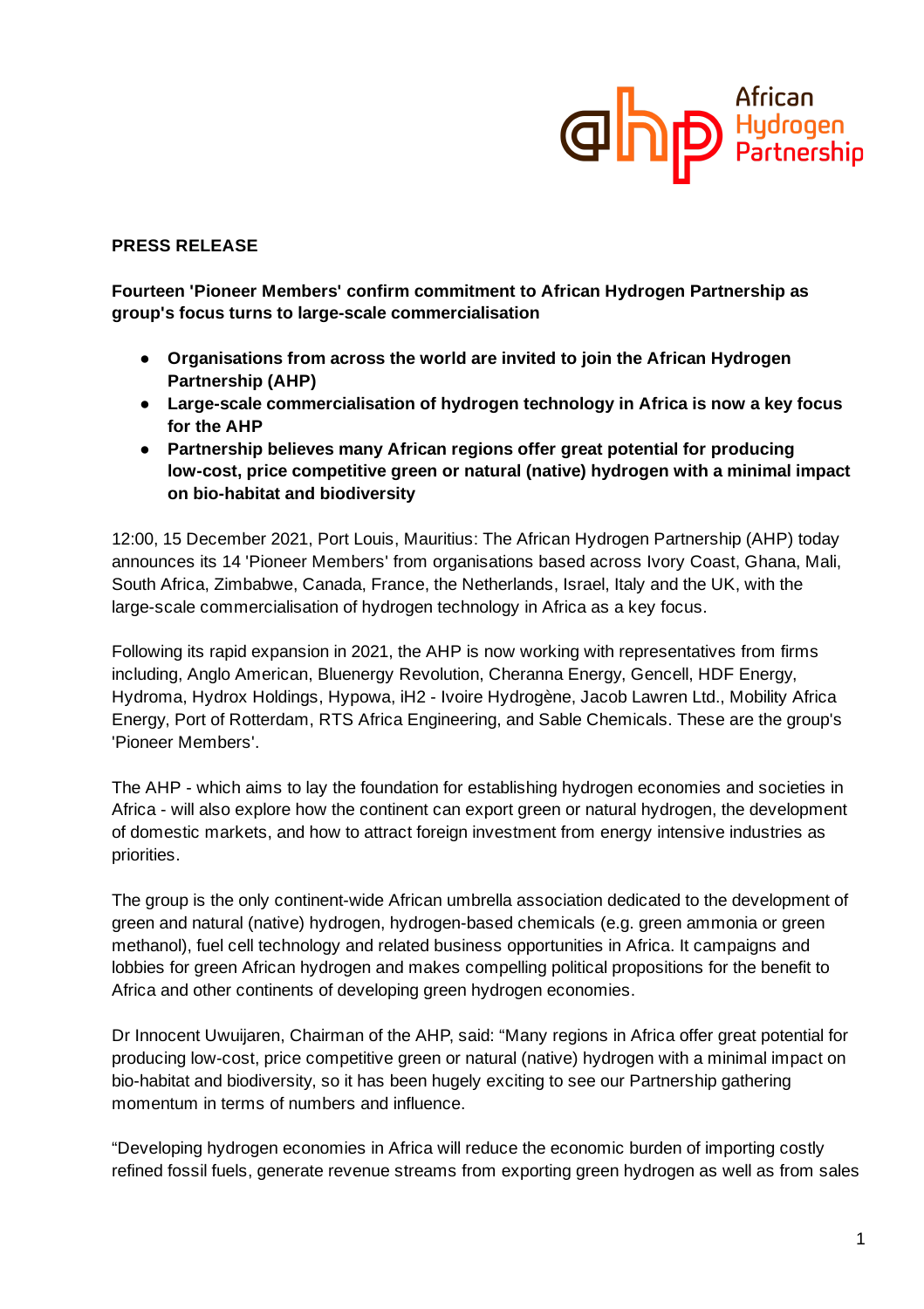activities of energy intensive industries while creating wealth domestically and supporting fair socio-economic development.

"Many African countries could leapfrog to the new age of hydrogen technologies. The AHP is confident that clean, sustainable and renewable green or natural (Native) African hydrogen will price diesel and petrol out of the market between 2025 and 2030."

The Partnership believes that carbon-free green as well as natural (native) African hydrogen is essential for achieving global net zero CO2 emissions. In the interest of forming a strong international alliance for utilizing Africa's hydrogen potential and creating green wealth, organisations from across the world are invited to join.

The first African hydrogen economies will begin with construction of P2G renewable energy facilities for producing green hydrogen derivatives (e.g. green ammonia), construction of hydrogen hubs along important trans-African highways and exporting green molecules. They will also be built in ports where hydrogen stations will provide fuel for long haul heavy goods vehicles (HGVs), buses and trains powered by hydrogen fuel cells.

African governments will grant concessions for the right to produce green hydrogen and export it to energy-importing nations. The fees for concessions will increase the inflow of foreign currencies into African economies.

For more information about the AHP or membership, please contact: [info@afr-h2-p.com.](mailto:info@afr-h2-p.com)

For media enquiries, please contact:

[Vinesh@gongcommunications.com](mailto:Vinesh@gongcommunications.com)

## [Ryan@gongcommunications.com](mailto:Ryan@gongcommunications.com)

## **Notes to Editors:**

The African Hydrogen Partnership (AHP) is the only continent-wide African umbrella association solely dedicated to the development of green and natural hydrogen, hydrogen-based chemicals, fuel cell technology and related business opportunities in Africa. It facilitates the collaboration between governments, industry, technology and financial institutions and large end consumers of hydrogen across regions with a focus on Africa, Europe, the Middle East, Asia and the Commonwealth. The Partnership campaigns and lobbies for green African hydrogen and makes compelling political propositions for the benefit to Africa and other continents of developing green hydrogen economies. The AHP is confident that green and natural African Hydrogen will materially assist the World to decarbonise and assist in African Hydrogen becoming a major component in the energy mix.

To help form the strongest possible international alliance for utilising Africa's hydrogen potential and creating green wealth, organisations from anywhere in the world are welcome to join the AHP and become a Member.

In accordance with the AHP Charter, the AHP Members:

• Support and strive to achieve the climate targets of the Paris Agreement as well as the UN Sustainable Development Goals.